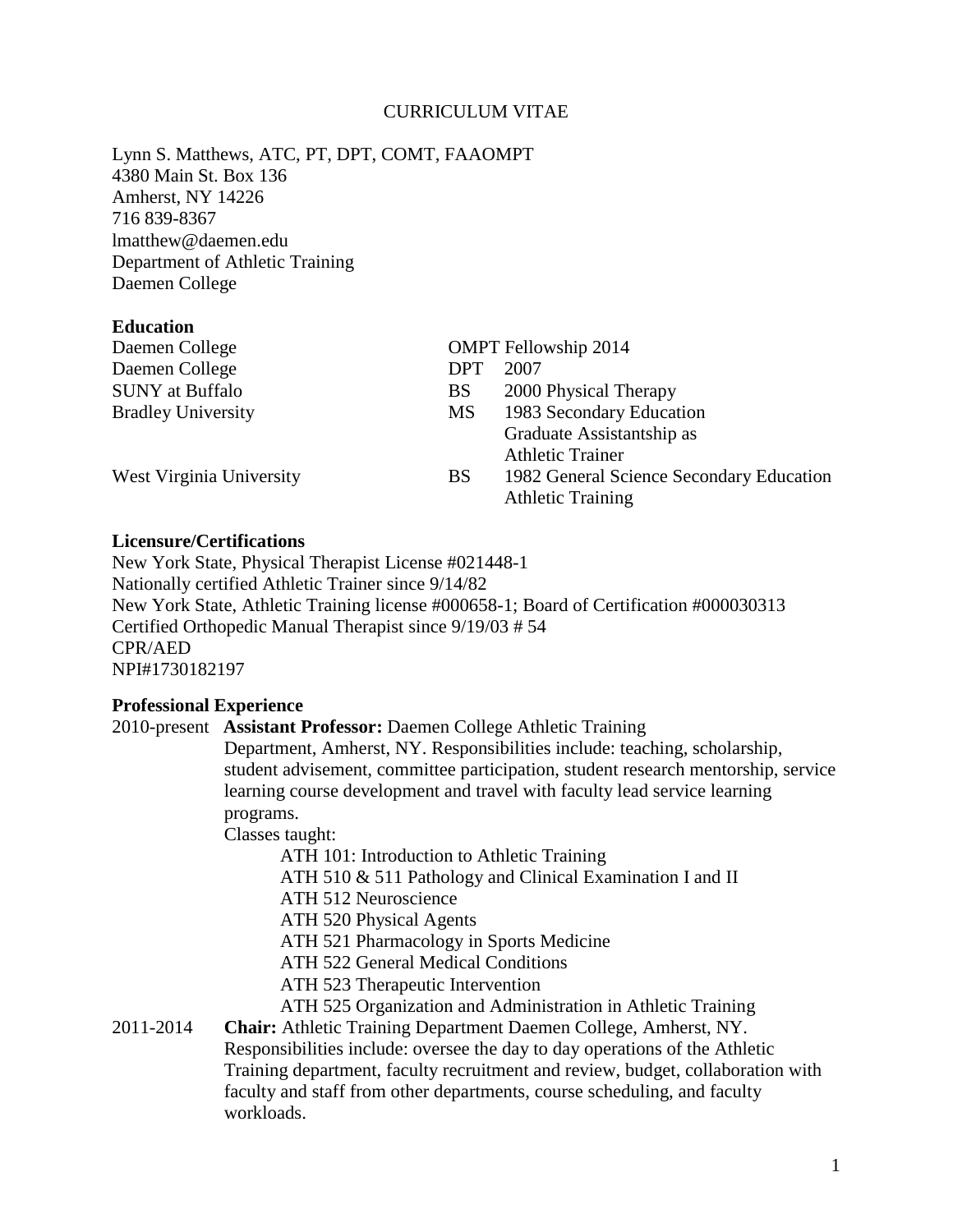| 2010-2014    | Program Director: Athletic Training Education Program Daemen College,<br>Amherst, NY. Responsibilities include: planning, development, implementation,<br>delivery, documentation, and assessment of all components of the Athletic<br>Training curriculum, hiring of faculty, oversee clinical education coordinator,<br>supervision of Athletic Training program faculty, student advisement and<br>scholarship. Development of an Initial Accreditation Self Study, successfully<br>sought initial accreditation of the MSAT program and developed and<br>implemented the stand-alone, MSAT program. |
|--------------|---------------------------------------------------------------------------------------------------------------------------------------------------------------------------------------------------------------------------------------------------------------------------------------------------------------------------------------------------------------------------------------------------------------------------------------------------------------------------------------------------------------------------------------------------------------------------------------------------------|
| 2006-2010    | Consultant and Adjunct Faculty: Daemen College, Amherst, NY.                                                                                                                                                                                                                                                                                                                                                                                                                                                                                                                                            |
|              | Responsibilities included: development and implementation of an Athletic                                                                                                                                                                                                                                                                                                                                                                                                                                                                                                                                |
|              | Training program curriculum, course syllabi development and                                                                                                                                                                                                                                                                                                                                                                                                                                                                                                                                             |
|              | implementation. Developed and implemented Athletic Training Information                                                                                                                                                                                                                                                                                                                                                                                                                                                                                                                                 |
|              | Night. Taught: ATH 101 Introduction to Athletic Training.                                                                                                                                                                                                                                                                                                                                                                                                                                                                                                                                               |
| 2005         | Adjunct Faculty: Daemen College Physical Therapy Department, Amherst, NY.                                                                                                                                                                                                                                                                                                                                                                                                                                                                                                                               |
|              | Taught: Principles and Applications of Physical Agents.                                                                                                                                                                                                                                                                                                                                                                                                                                                                                                                                                 |
| 2005-2006    | Physical Therapist: Springville-Griffith Institute Central School District, NY.                                                                                                                                                                                                                                                                                                                                                                                                                                                                                                                         |
| 2000-present | Physical Therapist: Per Diem, Catholic Health Buffalo, NY.                                                                                                                                                                                                                                                                                                                                                                                                                                                                                                                                              |
|              | Responsibilities include: Providing physical therapy services in outpatient, acute,<br>and subacute settings                                                                                                                                                                                                                                                                                                                                                                                                                                                                                            |
| 2000-2005    | Physical Therapist: Erie 2-Chautauqua-Cattaraugus BOCES, NY.                                                                                                                                                                                                                                                                                                                                                                                                                                                                                                                                            |
| 1990-2016    | Athletic Trainer: Per Diem, Catholic Health System Buffalo, NY.                                                                                                                                                                                                                                                                                                                                                                                                                                                                                                                                         |
|              | Responsibilities include: Providing Athletic Training services to high schools and<br>colleges.                                                                                                                                                                                                                                                                                                                                                                                                                                                                                                         |
| 1985-1987    | Athletic Trainer: S.T.A.R.T., Inc., Springfield, MA.                                                                                                                                                                                                                                                                                                                                                                                                                                                                                                                                                    |
| 1984-1985    | Athletic Trainer: Morgantown Physical Therapy Associates, Morgantown, WV.                                                                                                                                                                                                                                                                                                                                                                                                                                                                                                                               |
| 1983-1984    | Athletic Trainer/ Teacher: Saint Francis High School, Morgantown, WV.                                                                                                                                                                                                                                                                                                                                                                                                                                                                                                                                   |
| 1982-1983    | Graduate Assistant Athletic Trainer: Bradley University, Peoria, IL.                                                                                                                                                                                                                                                                                                                                                                                                                                                                                                                                    |
|              |                                                                                                                                                                                                                                                                                                                                                                                                                                                                                                                                                                                                         |

## **Publications**

Chimera N, Brass C, Terryberry K, **Matthews L**, Denz W, and Brogan M. The Effects of a 4- Layer Compression Bandaging System on Skin Perfusion Pressure in Healthy Adults. *Advances in Skin & Wound Care.* 2016 July; 29( 7):308-315

# **Under review:**

**Matthews L**, Davis J, Schenk R. Effects of Standing Workstation on Perceived Pain and Function: A Case Series. *Theoretical Issues in Ergonomics Science.*

Malinenko S, **Matthews** L, Tutuska. Bridging Civic Engagement to Civic Responsibility through Short-Term, International Service-Learning Experiences: A Qualitative Analysis of Student Reflection*. eJournal of Public Affairs 2017*.

## **Abstract presentation**

Boggs R, Denz W, **Matthews L,** Terryberry K, Brass C, Brogan M, Chimera NJ. *The Effects of Profore Multilayer Compression Bandaging System on Skin Perfusion Pressure in Healthy Adults.* Podium to be presented at Combined Sections Meeting of American Physical Therapy 2014.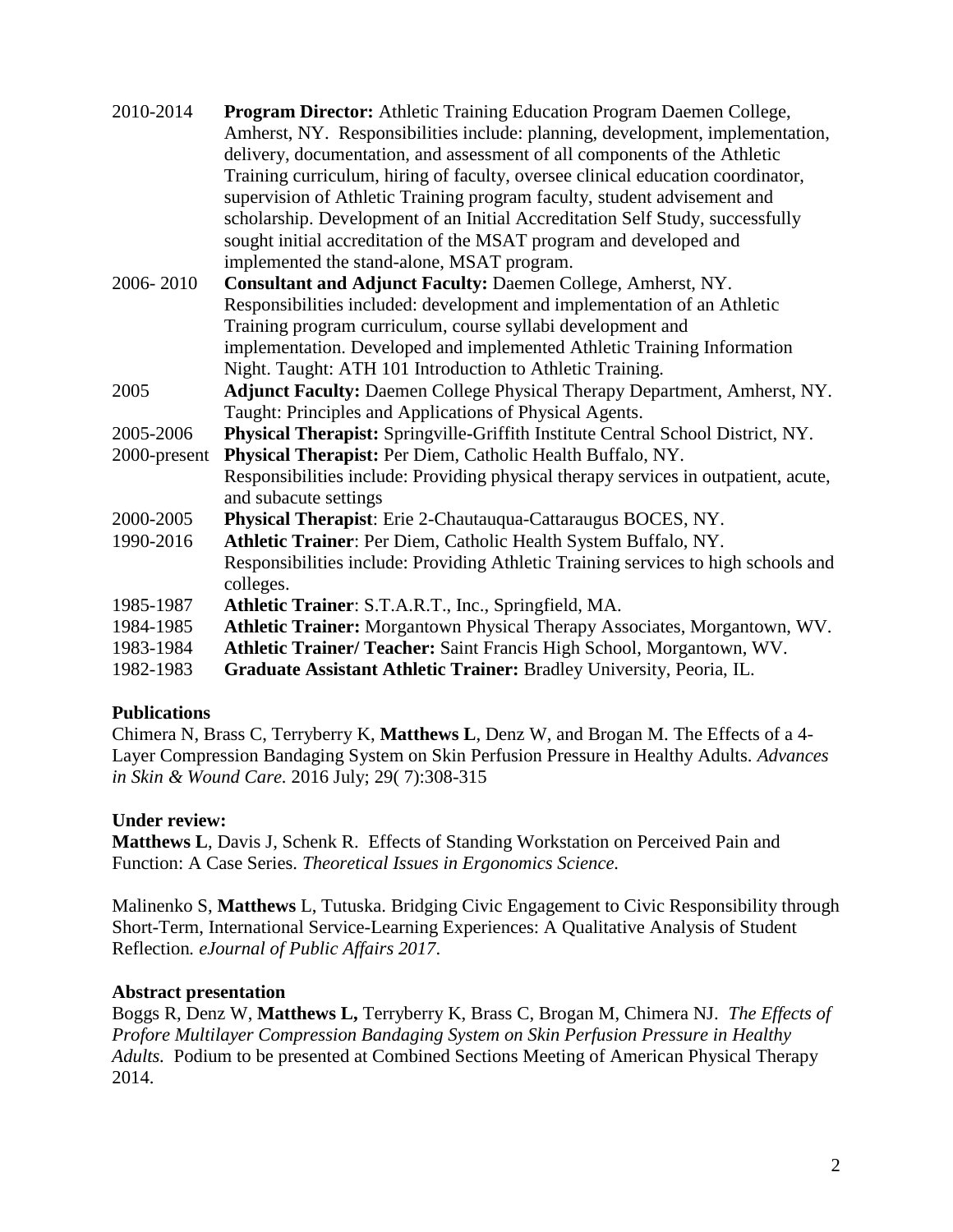## **Abstract Publication**

**Matthews L**, Davis J, Schenk R. Effects of a Standing Workstation on Perceived Pain and Function: A Case Series. *Archives of Physical Medicine and Rehabilitation.* December 2016 97 (12) e23-e24.

### **Regional and National Presentations**

**Matthews L**, Davis J, Schenk R. Effects of a Standing Workstation on Perceived Pain and Function: A Case Series. *Effects of Standing Workstation on Perceived Pain and Function: A Case Series.* American Congress of Rehabilitation Medicine. Chicago, IL. November 2016.

*Upper and Lower Limb Tension Testing and Treatment*, Presented at New York State Athletic Trainers' Association Annual Meeting, June 2016.

*Joint Mobilization and its Practical Application for Athletic Trainers, Presented at the Eastern* Athletic Trainers' Association Meeting and Clinical Symposium, Buffalo, NY, January 2013.

#### **Local Presentations**

*Overview of the Athletic Training Education Program at Daemen College, Daemen College* Open house and High School Senior day

*Developed and Implemented Athletic Training Information Night*, Daemen College

*Anatomical Review of the Spine and Core Strengthening,* Erie 1 BOCES Physical Therapists

*The Role of Exercise in Prevention of Osteoporosis,* Association of Surgical Technologists, Mercy Hospital

*The Role of Exercise in Prevention of Osteoporosis,* The Menopause Center of WNY

### **Funded Scholarship**

*Effect of service learning on self-efficacy and confidence***.** Spring 2016 Daemen College Think Tank Grant

#### **Research Mentorship**

| MS Advisor | Midori Powell   | Daemen College | 2017      |
|------------|-----------------|----------------|-----------|
| MS Advisor | Courtney Hayden | Daemen College | 2016-2017 |
| MS Advisor | Caleb Earl      | Daemen College | 2016-2017 |
| MS Advisor | Joelle Davis    | Daemen College | 2015-2016 |
| MS Advisor | Jeremy Plochko  | Daemen College | 2014-2015 |

### **Book Reviews**

Reviewed text Workplace Concepts for Athletic Trainers. Health Care Books and Journals. SLACK Inc. January 12, 2015.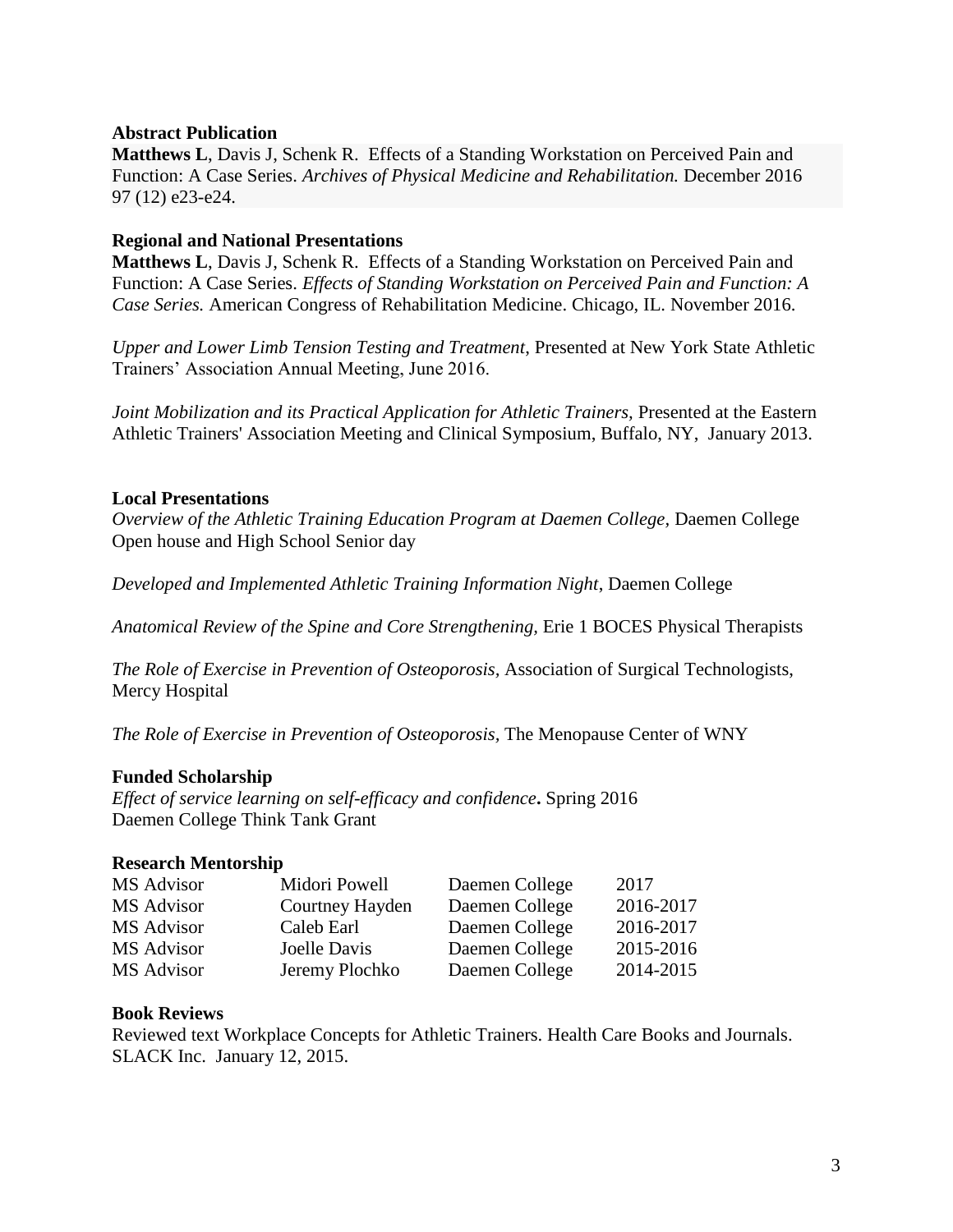## **Service to Daemen College**

Successfully sought initial accreditation of the Daemen College Entry Level Master Athletic Training program (April 12, 2012). Successfully sought direct entry into the Master of Science in Athletic Training program (November 9, 2012). Academic Affairs Committee Academic Progress Committee (Physician Assistant Studies Department) Athletics Advisory Committee Athletic Training Information Night Board of Trustees Academic Affairs Committee Committee on Academic Standards Committee for gender equity and diversity Committee on Safety and Security in Study Abroad Diversity in Health Professions Committee Developmental Disabilities Planning Council Grant Advisory Board EdD Committee Education Policy Committee Enrollment Management Committee Faculty lead service learning project with Athletic Training students Faculty lead service learning project with physician assistant students to the Dominican Republic Faculty lead service learning projects with the Hope for Tomorrow Foundation for Daemen College athletic training, nursing, physician assistant, physical therapy and health care studies students, on medical mission trips to Haiti, Nagorno-Karabakh Republic, Ghana and Vietnam. Faculty lead service learning project with the Community Service Alliance and Major League Baseball organization in the Dominican Republic Global Education Task Force Graduate Committee on Academic Standards Library Committee Middle States Self-Study Working Group Open Houses at Daemen and Erie II BOCES Presented lecture/lab to prospective pre-med students during pre-med cadaver/suture day Recruitment Committee Team 2 Core Committee

Wellness Committee

### **Professional Committee Participation**

Member of 2013 New York State Athletic Trainers Association Conference Planning Committee

#### **Service to the Community**

Family Support Group Facilitator for the National Alliance on Mental Illness Invited member of the Monsignor Carr-Catholic Charities Incident Review Committee Making Strides Against Breast Cancer Odyssey of the Mind Coach: Orchard Park Central School District Parent Volunteer Coordinator: South Davis Elementary School Represented Daemen College Athletic Training Program at North Tonawanda "Health Professions Day"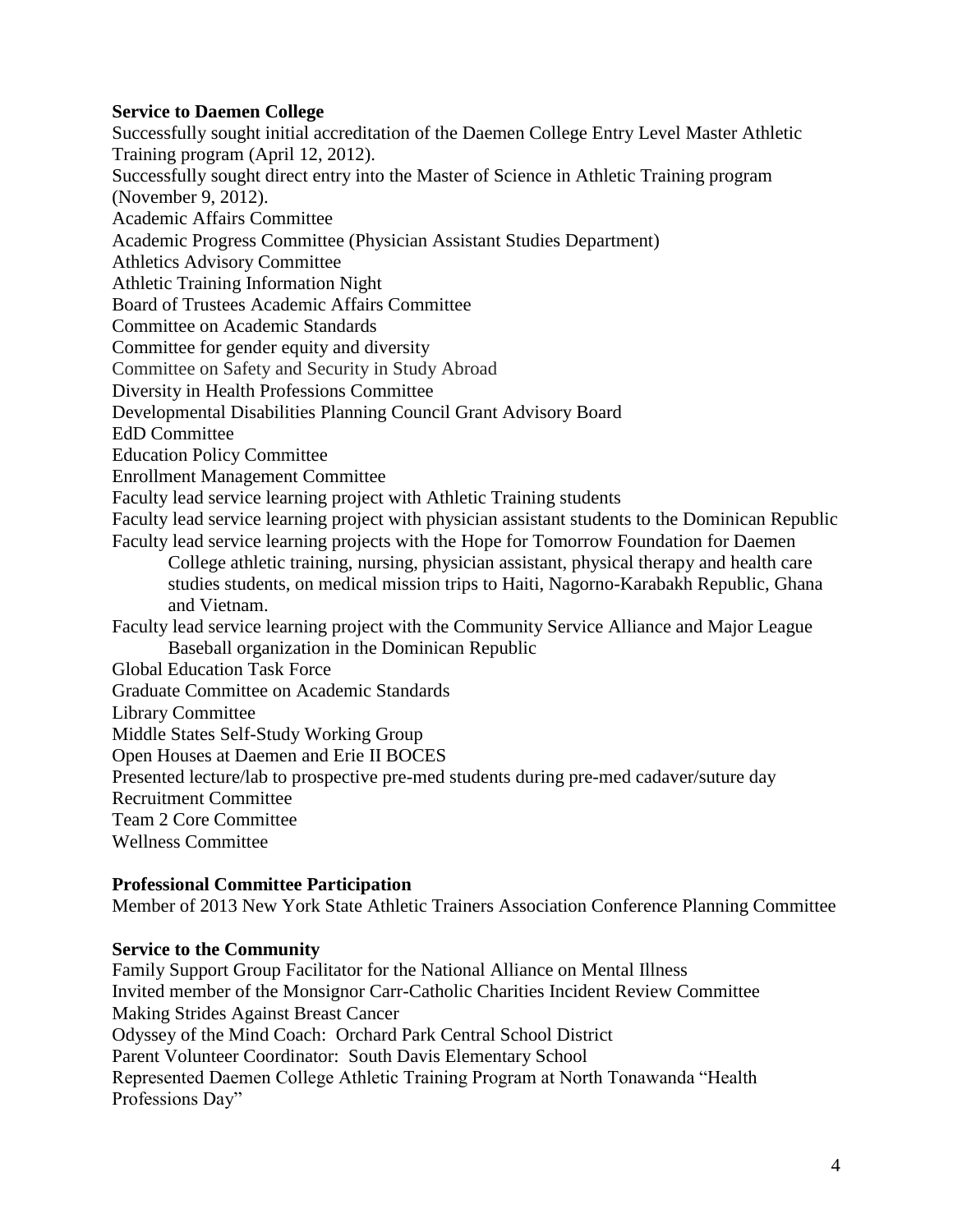Special Olympics

Soccer Coach: WNY Girls Travel Team

Vice President of Tennis on the Board of Directors: Hickory Hill Swim and Tennis Club

# **Continuing Education (attended)**

| 2018      | Orthopedic Surgical Update 2018                                               |
|-----------|-------------------------------------------------------------------------------|
| 2017      | <b>Institute of International Education Best Practices Conference</b>         |
| 2016      | <b>ACE/AIEA</b> Internationalization Collaborative                            |
|           | National Athletic Trainers' Association annual convention                     |
|           | NY State Athletic Trainers' Association annual meeting                        |
| 2015      | Athletic Trainer's Educators Conference                                       |
| 2014      | DN-1: Dry Needling for Craniofacial, Cervicothoracic & Upper Extremity        |
| 2013      | Eastern Athletic Trainers' Association 65th Clinical Symposium                |
|           | <b>CAATE Workshop</b>                                                         |
| 2012      | National Athletic Trainers' Association annual convention                     |
|           | NATA Pre-conference workshop: The Athletic Trainer as a Physician Extender    |
|           | Fellowship Program in Orthopaedic Manual Physical Therapy Spinal Exercise     |
|           | Strategies course                                                             |
| 2011      | National Athletic Trainers' Association annual convention                     |
|           | Athletic Training Educators' Conference                                       |
|           | Fellowship Program in Orthopaedic Manual Physical Therapy Thrust              |
|           | Manipulation course                                                           |
| 2010-2011 | Athletic Training Educator's conference                                       |
|           | National Athletic Trainers' Association annual convention                     |
|           | Fellowship Program in Orthopaedic Manual Physical Therapy courses:            |
|           | Musculoskeletal System, Integrated Management of Sacroiliac Joint Dysfunction |
|           | Therapeutics Modalities Course (Cross Country Education Seminars)             |
|           | <b>CIE</b> Training                                                           |
|           | iclicker web training                                                         |
| 2009-2010 | IAOM Differential Diagnosis and Manual Therapy of the Ankle and Foot          |
|           | Kinesotaping KT 1                                                             |
|           | Athletic Training Educators' Conference                                       |
| 2007-2008 | Introduction to Vestibular Rehabilitation: Examination and Treatment          |
|           | <b>Evidenced Based Application of Electrophysical Agents</b>                  |
|           | Diagnostic Accuracy: Statistical Tools to Enhance Clinical Decision Making    |
|           | Therapeutic Yoga: Bridging Ancient Practices with Traditional Therapy         |
|           | Techniques                                                                    |
|           | Evidenced Based Practice data bases utilization instruction                   |
| 2004-2006 | <b>Teaching Students with Autism</b>                                          |
|           | McKenzie Part A: Lumbar Spine                                                 |
|           | IEP Direct/BOCES Direct Training.                                             |
|           | Current Concepts and Management of Lower Extremity Injuries in Athletes       |
|           | "Is Exercise the Solution?" An Alternative Approach to Managing ADHD          |
| 2003-2004 | MT-5: Maitland Australian Orthopedic Manual Therapist Exam                    |
|           | <b>Behavior Support Workshops</b>                                             |
|           | How to "Jump Start" Learning for Children with Sensory Dysfunction            |
| 2002-2003 | MT-4: Differential Assessment, Clinical Reasoning and Decision Making         |
|           | Lateral Ankle and Foot Pain                                                   |